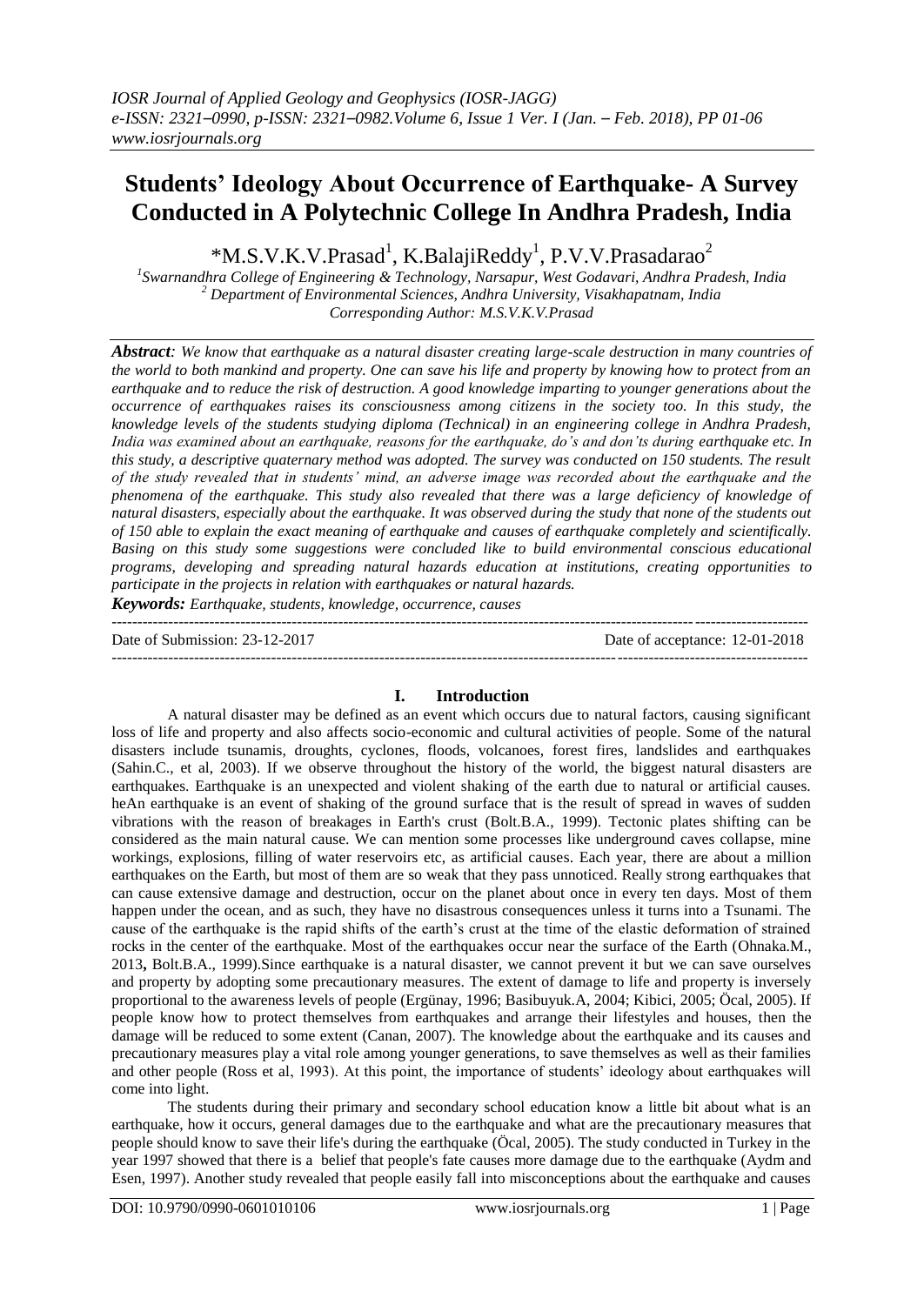if they learn in the informal way (Ross & Shuell, 1993). The study conducted by Tsai in Taiwan found that in students view the causes of the earthquake are a) sudden changes of the gravity b) supernatural powers and c) cultural myths (Tsai, 2001). By watching some programs in television and some movies students get misconceptions about earthquake and causes of it (Barrow & Haskins, 1993; Simsek, 2007). The students may fall into misconceptions even if they learned them in the formal education (Barrow & Haskins, 1993; Tsai, 2001; Oguz, 2005; Simsek, 2007). In Andhra Pradesh, earthquakes are included as a part of the curriculum in science and social sciences at both primary and secondary levels, the general public is still backward in following the precautionary and protective measures. Students learn about earthquakes theoretically but not practically. Even the sentences, expressions in textbooks or visual elements chosen regarding earthquake are not authentic. As earthquake distinguishes itself from other disasters, it should be considered very important. Basibuyuk (2004) emphasized that earthquake-related education should be started from primary school level in all educational programs in national and regional level. In this study students views were examined in-depth with qualitative data about what an earthquake is, how it occurs, what losses it is caused and what can be done to protect against earthquake.

In the literature review, it has been observed that any systematic study has not been carried out on this subject especially among diploma studying students about the earthquake and related issues. Thus, it is considered very important to carry out the study about what kind of perception that diploma level students have regarding the earthquake. This study also aimed to strengthen the knowledge of students regarding earthquakes.

## **II. Method of Study**

To analyze thoughts and beliefs of students about the earthquake and ways of protection from it, the descriptive quaternary method has been used. The reason for descriptive quaternary is to get each student's individual perception and his/her knowledge of the subject of the earthquake. For this study 50 from the first year, 50 from the second year and 50 from final year, a total of 150 students were selected. All the students are studying diploma in an engineering college in Andhra Pradesh in the district of West Godavari. The average age of first-year students was 16.2, the average age of second-year students was 17.6, and the average age of thirdyear students was 19.2, finally the average age of 150 students participated in this survey was 17.6. All the students completed their school education. The quaternary form used in this survey was given in appendix-I, the form was given to each student and ample time was given to answer the questions. Data obtained has been analyzed and interpreted in respect of different variables. Further, an analytical approach and percentage distribution have been applied

## **III. Results And Discussions**

The results and discussions were based mainly on four responses from the survey. The first one is that" whether the earthquake is good or bad", the second is "causes of earthquake", the third one is "ways of protection against earthquake" and the fourth one is "sources of information about the earthquake".

# **IV. Earthquake Image**

Out of 150 students, except 3 express earthquakes as a bad thing and cause loss of life, property damage, destruction of houses, school, college buildings, and cracks on roads, railway lines and earthquake frightens everyone. Of the three students" opinions, the first one expresses earthquake is neither advantageous nor disastrous but it is a natural process and earthquake occurs when buildings are constructed close to one another. The second one opines that earthquake is desirable because it keeps the shape of the earth round like a ball; the third one says that earthquake may be good because it prevents contraction of the ground. This type of arguments clearly shows that students have lack of adequate knowledge about earthquakes. Above analysis is similar to Demirkaya"s (2007) and Aydin & Coskun (2010) studies. Figure 1 shows percentage variations of students' ideology about earthquake image.

The general image about the earthquake in the minds of the majority of students is given below.

1. Damaged houses

.

- 2. Loss of lives of people
- 3. Injuries to people
- 4. Objects falling in the houses
- 5. Swinging lamps, fans, photodramas etc
- 6. Trembling buildings
- 7. Cracks inland
- 8. Shaking of ground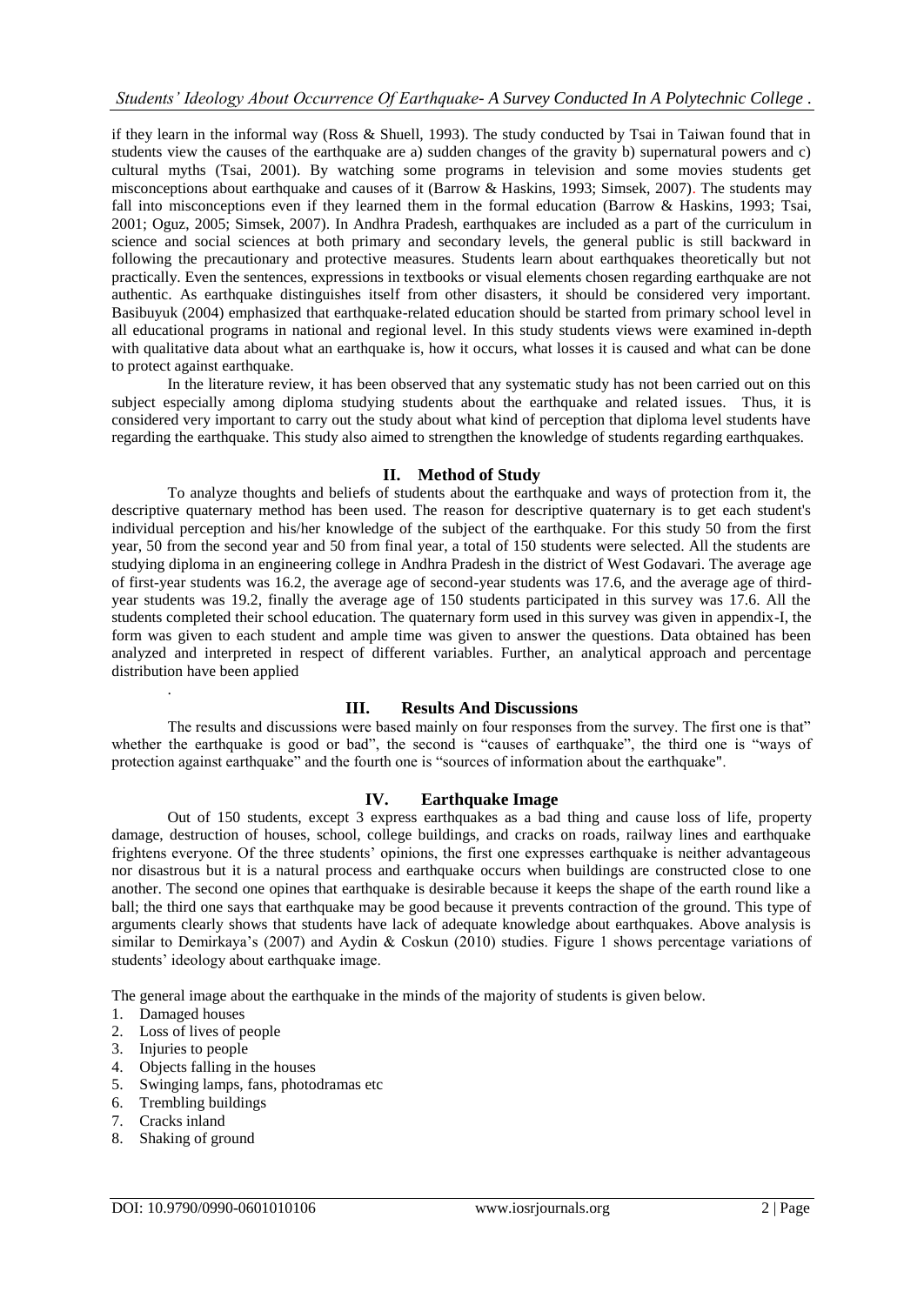

**Figure 1** Students' ideology about earthquake image

# **4. 1 Causes Of Earthquake**

Majority of the students from all three years write at least one cause of earthquakes like faulting, a sudden lateral or vertical movement of rock along a broken surface and elastic rebound. But the exact scientific reason behind earthquake was not given by any student. Some interesting answers were found like "boiling water in the underground", "God wants it that way", "flash of lightning and thundering". These types of answers are less than 2%, and one interesting answer is that "God wants to control population explosion on earth". Adem Basibuyuk (2004) published, "Earthquake Knowledge in Adults and Analysis of Effective Factors" in National Education periodical and asked people why an earthquake does occur, 30% adults replied that earthquake is not a natural disaster, it is the consequence of sins committed by people in terms of religion and morality and is punished by God in the form of earthquake (Basibuyuk, A.,2004). The results are in accordance with Tsai's findings that many students had an opinion and a scientific / myth dual perspective about causes of the earthquake (Tsai, C., 2001). The results are consistent with the studies in the USA (Ross & Shuel, 1993).



Figure2. Major Tectonic Plates on the Earth's surface (USGS, 2015)

# **4.2 Ways Of Protection Against Earthquake**

From the results of this study, it is observed that almost all the students have some sort of knowledge regarding ways of protection from the earthquake. Table 1 shows the percentage of answers given by students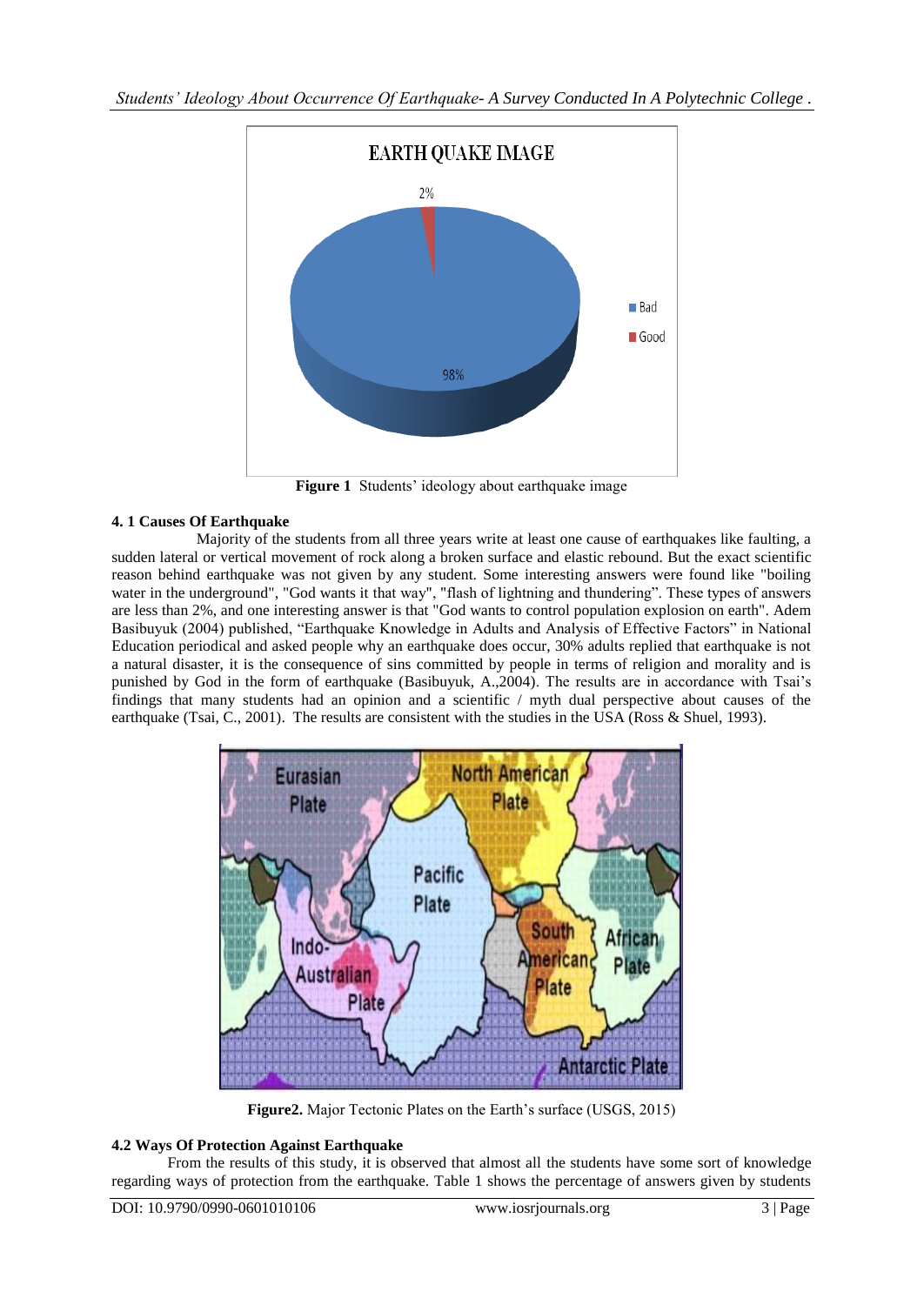for the ways of protection against earthquake and the pie diagram shown in Figure 3 gives the percentage information of ways of protection against earthquake.

| S, No. | Ways of protection                                                            | Percentage (%) |
|--------|-------------------------------------------------------------------------------|----------------|
|        | Take cover under sofa, couch, table, any bog/strong thing                     | 48             |
|        | Cover your head with your arms                                                |                |
|        | Go to open space                                                              |                |
|        | Move away from lift, stairways, and balcony                                   | 10             |
|        | Seeking help                                                                  | 05             |
|        | Irrational answers like call police, call an ambulance, call firefighter etc. | 03             |

Ways of protection against earthquake Take cover under sofa, couch, table, any bog/strong thing 3% Cover your head with your arms 10% Go to open space 48% 13% Move away from lift, stairways and balcony 21% Wait for help Rational answers like call police, call ambulance, call fire fighter etc

**Table 1** Ways of Protection against Earthquake

**Figure 3** Ways of protection against earthquake

One student answered that people should move to places where there is no risk of the earthquake. Another student answered that we should move to the top of building in order to save ourselves. As shown in Table 1, the best way to protect ourselves against earthquake is to hide under solid furniture and cover our head with arms, but this is suggested by only 48% of students. It indicates that students do not have sufficient knowledge about how to protect themselves against earthquake. This also shows that students learn nothing from their curriculum regarding natural calamities like the earthquake.

## **4.3 Sources Of Information About Earthquake**

Almost all students except two answered about the sources of information about the earthquake as they get it from television, newspapers, natural science lessons, social studies (primary and secondary school education), and parents. Table 2 gives the percentage of students" resources about the earthquake.

| S.No. | Sources of knowledge about earthquake | Percentage (%) |
|-------|---------------------------------------|----------------|
|       | Television, Internet                  | 61             |
|       | <b>Newspapers</b>                     | 12             |
|       | Secondary school education            | 10             |
|       | Parents                               | 09             |
|       | Science magazines                     | 07             |
|       | Field exercises, Science projects     | 00             |
|       | Unable to answer                      | 01             |

Table 2 Percentage of student's resources about earthquake

Out of 150 students, only one student is unable to answer from where he gets information about the earthquake. Mostly about 61% of students obtain information from television and internet. Surprisingly, no student has attended any earthquake-related field exercises or science projects, which are very important to this group of technical students. This indicates the large gap lies between theoretical and practical knowledge. Figure 3 gives information about resources of information about earthquake under pie diagram.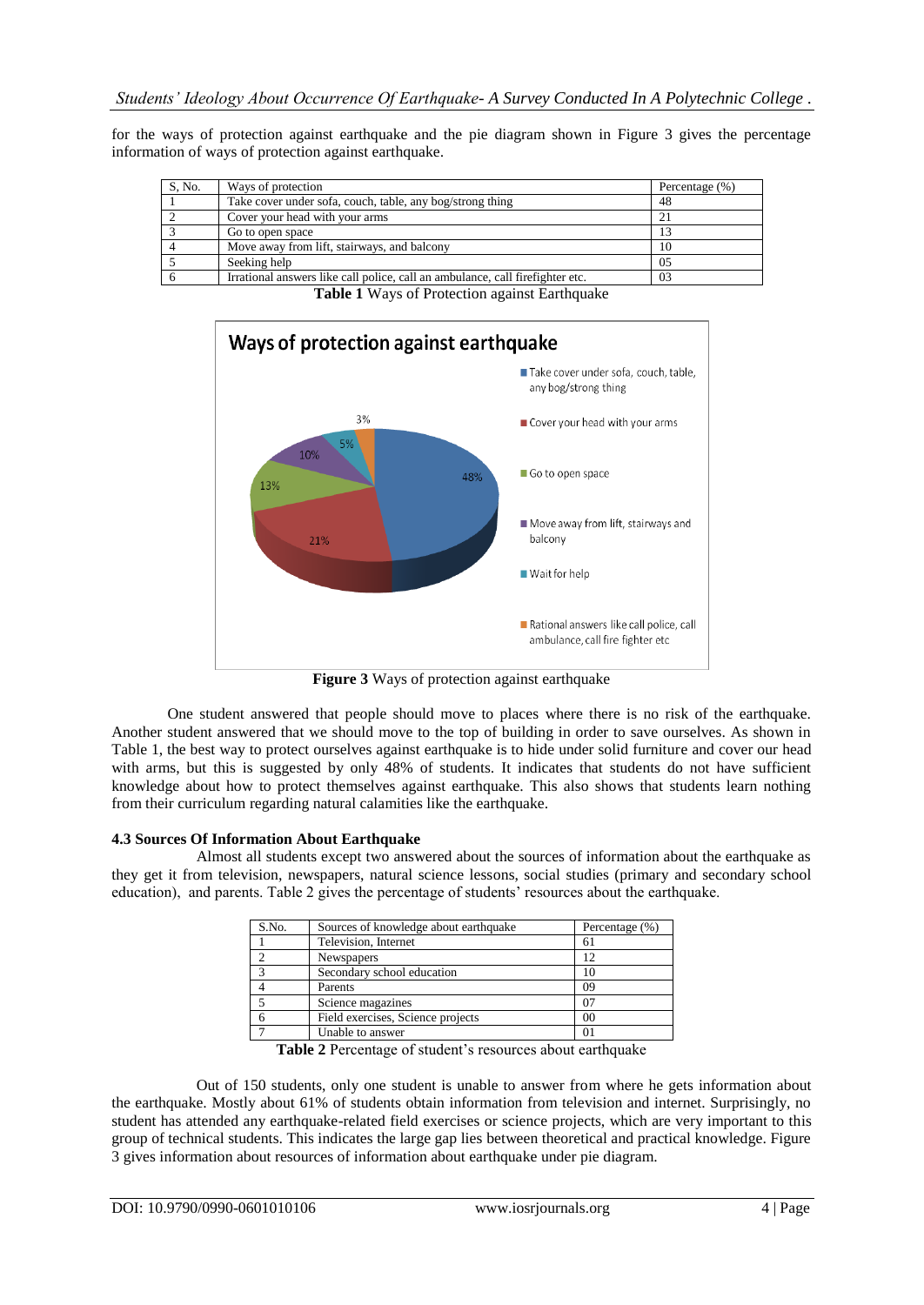

**Figure 3** Information about resources of information

## **V. conclusion**

This study carried on 150 diploma studying students revealed that there is an adverse image in students" minds regarding earthquake phenomena and its consequences. This study clearly indicates that students have no proper knowledge of natural disasters like earthquakes. It was observed during the study that few students answered rational answers but none of the students out of 150 are not able to explain the exact meaning of earthquake and causes of earthquake completely and scientifically. Lack of clarity in protection against earthquakes is clearly identified. It has been realized that more quality education should be provided for them in acquiring good knowledge about causes of earthquakes, ways of their protection etc. The field exercises and science projects which should be one and the most effective tools of education should be included in the regular course of study to gain knowledge about this type of disasters. Finally, it is concluded that it is the need of the hour to acquire more knowledge on earthquakes for technical background students. The study may be restudied with a wider sampling and different measurement tools should be developed and applied for obtaining more in-depth information.

## **Acknowledgment**S

The author is grateful to Dr. S. Ramesh Babu, secretary & correspondent, Dr**.** M. Sreenivasa Kumar, Principal, Swarnandhra College of Engineering &Technology, Andhra Pradesh, India for allowing us to carry out the survey, encouragement, and support.

#### **References**

- [1]. Sahin C, Sipahiglu S (2003) Natural Disasters and Turkey, Day Training and Publishing, Ankara.
- [2]. Ohnaka, M. (2013**),** The Physics of Rock Failure and Earthquakes, Cambridge University Press.
- [3]. Bolt, B.A., (1999), Earthquakes, Fourth Edition, W. H. Freeman and Company, New York, USA. [4]. Ergünay, O. (1996) What is disaster management? How should disaster management? Seeking to
- Ergünay, O. (1996) What is disaster management? How should disaster management? Seeking to Turkey's problems solutions in the light of Erzincan and Dinar earthquakes. TÜBITAK Earthquake Symposium Full Paper Book**,** 263-272.
- [5]. Basibuyuk, A (2004) Earthquake Information and Effective Factors in adults, Natl. Edu. J., pp 161.
- [6]. Kibibi, Y.,2005, "Earthquake", Earthquake Research AKU Permanent Commission, First Edition, Publication No. 59, Afyonkarahisar.
- [7]. Öcal, A. (2005) The Evaluation of Earthquake Education in the Elementary School Social Studies Courses. Journal of Gazi Educational Faculty, 25 (1), 169-184.
- [8]. Aydm, M. Z. & Esen, A. (1997) The Relationship between Earthquake Hazard in Turkey and Faith Destiny. Religious Scientific Journal, 33(3), SSK.59-74.
- [9]. Canan LACİN SİMSEK, (2007), Children"s Ideas about Earthquakes, Journal of Environmental & Science Education, 2 (1), pp. 14 – 19.
- [10]. Ross, K. E. K.; Shuell, T. J., (1993), Children's beliefs about earthquakes, Science Education, 77 (2), pp 191-205.<br>[11]. Barrow, L. H., & Haskins, S. (1993). Earthquakes haven't Shaken College Students' Cognitive St
- Barrow, L. H., & Haskins, S. (1993). Earthquakes haven't Shaken College Students' Cognitive Structure. Paper presented at the "The Proceedings of the Third International Seminar on Misconceptions and Educational Strategies in Science and Mathematics", Ithaca, NY
- [12]. Simsek, C. (2007). Children"s Ideas about Earthquakes. Journal of Environmental & Science Education, 2 (1), 14-19 ISSN 1306- 3065
- [13]. Oguz, A. (2005). Surveying American And Turkish Middle School Students" Existing Knowledge of Earthquakes by Using a Systemic Network. Presented in Partial Fulfillment of the Requirements for the Degree Doctor of Philosophy in the Graduate School of The Ohio State